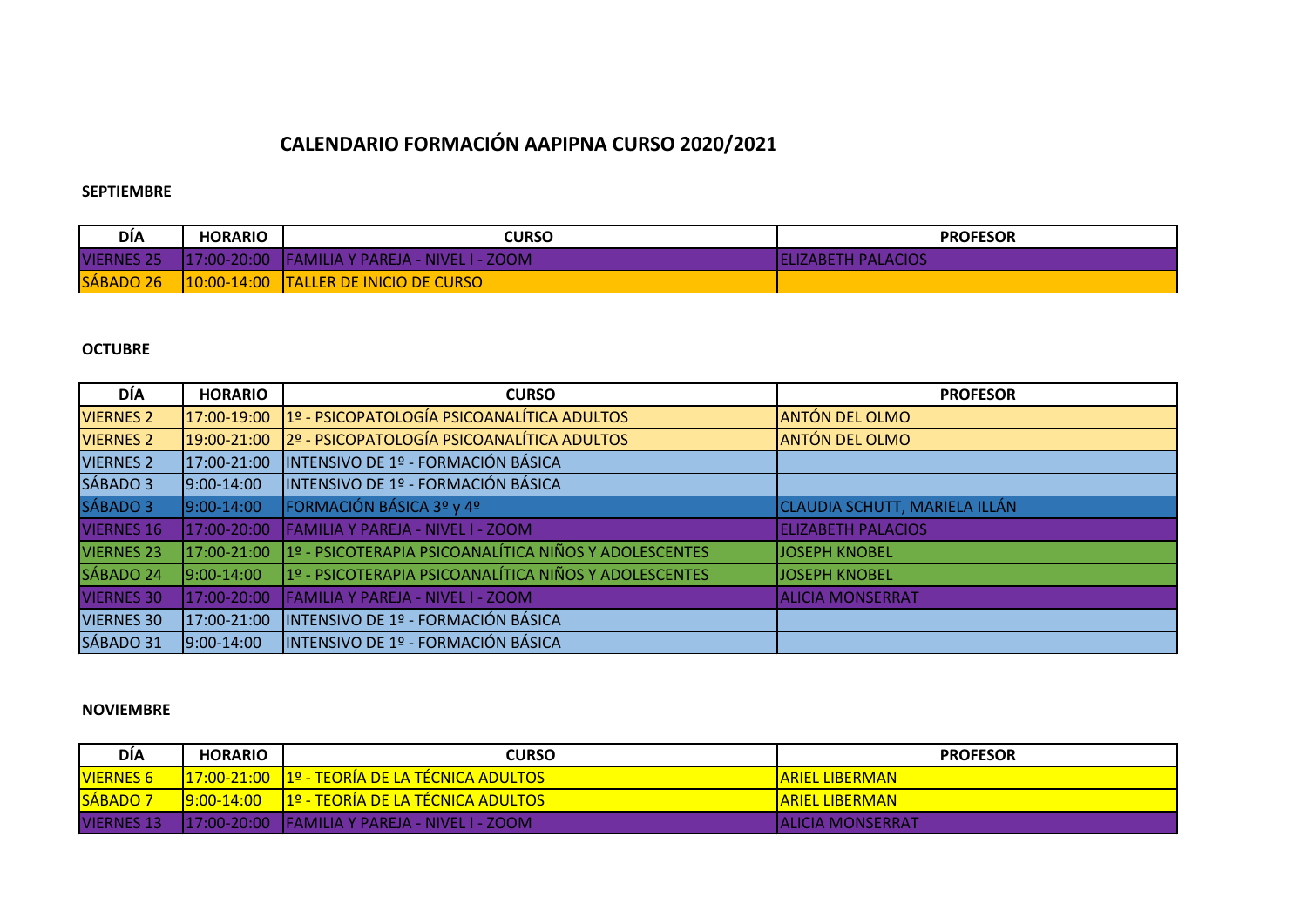| <b>VIERNES 13</b> | 17:00-21:00     | INTENSIVO DE 1º - FORMACIÓN BÁSICA                     |                               |
|-------------------|-----------------|--------------------------------------------------------|-------------------------------|
| SÁBADO 14         | $9:00-14:00$    | INTENSIVO DE 1º - FORMACIÓN BÁSICA                     |                               |
| <b>VIERNES 20</b> |                 | 17:00-19:00 1º - PSICOPATOLOGÍA PSICOANALÍTICA ADULTOS | <b>ANTÓN DEL OLMO</b>         |
| <b>VIERNES 20</b> |                 | 19:00-21:00 2º - PSICOPATOLOGÍA PSICOANALÍTICA ADULTOS | <b>ANTÓN DEL OLMO</b>         |
| <b>VIERNES 20</b> | 17:00-21:00     | INTENSIVO DE 1º - FORMACIÓN BÁSICA                     |                               |
| SÁBADO 21         | $9:00-14:00$    | INTENSIVO DE 1º - FORMACIÓN BÁSICA                     |                               |
| SÁBADO 21         | $9:00-14:00$    | FORMACIÓN BÁSICA 3º y 4º                               | CLAUDIA SCHUTT, MARIELA ILLÁN |
| <b>VIERNES 27</b> | 17:00-20:00     | <b>FAMILIA Y PAREJA - NIVEL I - ZOOM</b>               | <b>JANINE PUGET</b>           |
| <b>VIERNES 27</b> | $17:00 - 21:00$ | 2º - PSICOTERAPIA PSICOANALÍTICA NIÑOS Y ADOLESCENTES  | <b>JOSEPH KNOBEL</b>          |
| SÁBADO 28         | $9:00-14:00$    | 2º - PSICOTERAPIA PSICOANALÍTICA NIÑOS Y ADOLESCENTES  | <b>JOSEPH KNOBEL</b>          |

#### **DICIEMBRE**

| <b>DÍA</b>        | <b>HORARIO</b> | <b>CURSO</b>                                               | <b>PROFESOR</b>               |
|-------------------|----------------|------------------------------------------------------------|-------------------------------|
| <b>VIERNES 11</b> |                | 17:00-20:00 FAMILIA Y PAREJA - NIVEL I - ZOOM              | <b>IJANINE PUGET</b>          |
| <b>VIERNES 11</b> |                | $17:00-19:00$ $19 - PSICOPATOLOGIA PSICOANALÍTICA ADULTOS$ | <b>JANTÓN DEL OLMO</b>        |
| <b>VIERNES 11</b> |                | 19:00-21:00 2º - PSICOPATOLOGÍA PSICOANALÍTICA ADULTOS     | <b>ANTÓN DEL OLMO</b>         |
| <b>VIERNES 11</b> |                | 17:00-21:00   INTENSIVO DE 1º - FORMACIÓN BÁSICA           |                               |
| SÁBADO 12         | $9:00-14:00$   | INTENSIVO DE 1º - FORMACIÓN BÁSICA                         |                               |
| SÁBADO 12         | $9:00-14:00$   | FORMACIÓN BÁSICA 3º y 4º                                   | CLAUDIA SCHUTT, MARIELA ILLÁN |

## **ENERO**

| <b>DÍA</b>        | <b>HORARIO</b>  | <b>CURSO</b>                                                      | <b>PROFESOR</b>                      |
|-------------------|-----------------|-------------------------------------------------------------------|--------------------------------------|
| <b>VIERNES 15</b> |                 | 17:00-19:00 1º - PSICOPATOLOGÍA PSICOANALÍTICA ADULTOS            | <b>JANTÓN DEL OLMO</b>               |
| <b>VIERNES 15</b> |                 | 19:00-21:00 2º - PSICOPATOLOGÍA PSICOANALÍTICA ADULTOS            | <b>JANTÓN DEL OLMO</b>               |
| <b>VIERNES 15</b> |                 | 17:00-20:00 INTENSIVO DE 2º - FORMACIÓN BÁSICA                    |                                      |
| SÁBADO 16         | $9:00-14:00$    | INTENSIVO DE 2º - FORMACIÓN BÁSICA                                |                                      |
| SÁBADO 16         | $9:00-14:00$    | FORMACIÓN BÁSICA 3º y 4º                                          | <b>CLAUDIA SCHUTT, MARIELA ILLÁN</b> |
| <b>VIERNES 22</b> | $17:00 - 20:00$ | <b>IFAMILIA Y PAREJA - NIVEL I - ZOOM</b>                         | <b>JJANINE PUGET</b>                 |
| <b>VIERNES 22</b> |                 | 17:00-21:00 1º - PSICOTERAPIA PSICOANALÍTICA NIÑOS Y ADOLESCENTES | <b>JJOSEPH KNOBEL</b>                |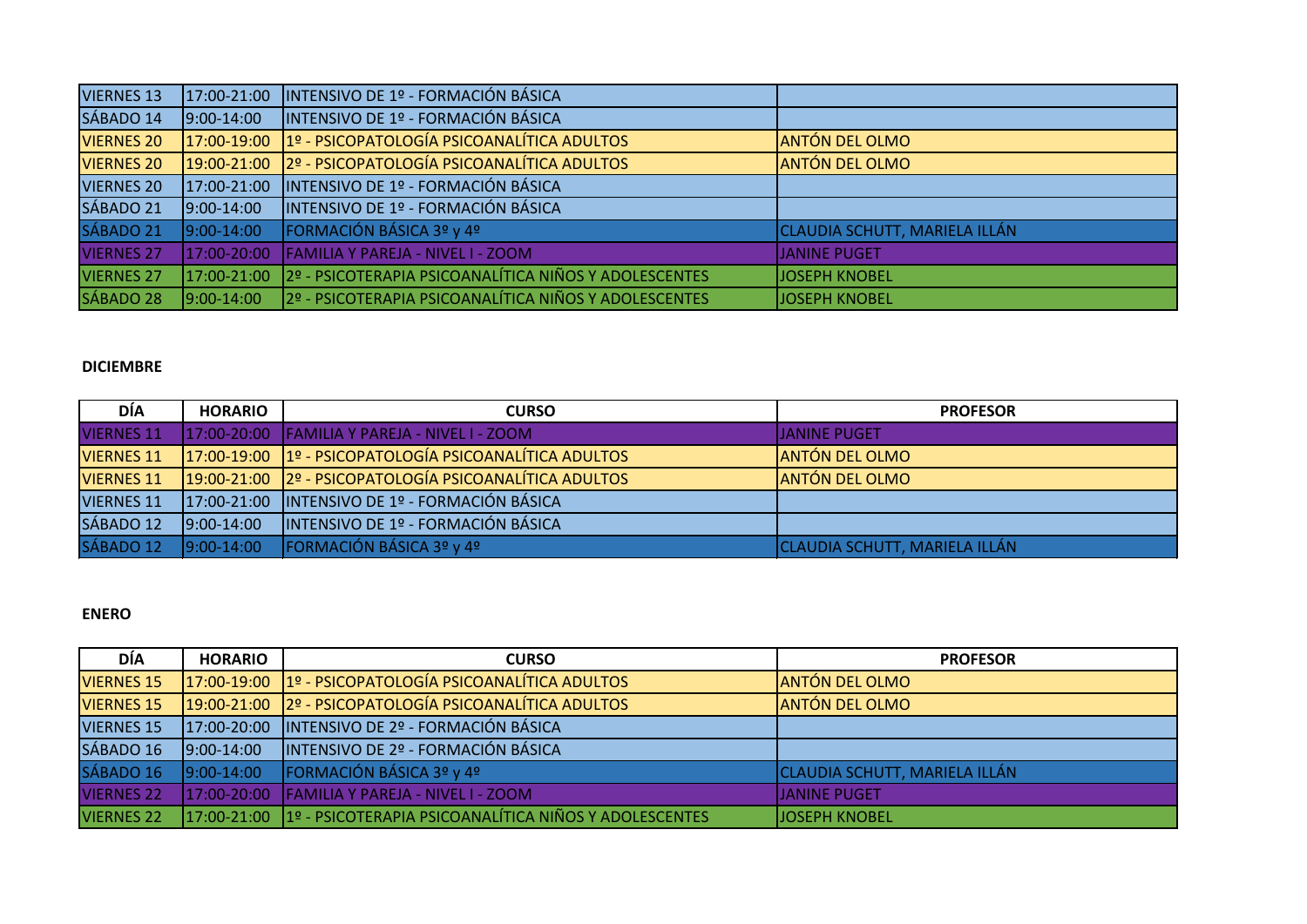| SÁBADO 23         | $19:00-14:00$ | ∣ 1º - PSICOTERAPIA PSICOANALÍTICA NIÑOS Y ADOLESCENTES ' | <b>IJOSEPH KNOBEL</b>  |
|-------------------|---------------|-----------------------------------------------------------|------------------------|
| <b>VIERNES 29</b> |               | <u> 17:00-21:00 12º - TEORÍA DE LA TÉCNICA ADULTOS </u>   | <b>ARIEL LIBERMAN</b>  |
| SÁBADO 30         |               |                                                           | <u>IARIEL LIBERMAN</u> |

#### **FEBRERO**

| DÍA               | <b>HORARIO</b> | <b>CURSO</b>                                           | <b>PROFESOR</b>                      |
|-------------------|----------------|--------------------------------------------------------|--------------------------------------|
| <b>VIERNES 5</b>  | 17:00-21:00    | 1º - TEORÍA DE LA TÉCNICA ADULTOS                      | <b>ARIEL LIBERMAN</b>                |
| SÁBADO 6          | $9:00 - 14:00$ | 1º - TEORÍA DE LA TÉCNICA ADULTOS                      | <b>ARIEL LIBERMAN</b>                |
| <b>VIERNES 12</b> |                | 17:00-19:00 1º - PSICOPATOLOGÍA PSICOANALÍTICA ADULTOS | <b>ANTÓN DEL OLMO</b>                |
| <b>VIERNES 12</b> | 19:00-21:00    | 2º - PSICOPATOLOGÍA PSICOANALÍTICA ADULTOS             | <b>ANTÓN DEL OLMO</b>                |
| <b>VIERNES 12</b> | 17:00-20:00    | INTENSIVO DE 2º - FORMACIÓN BÁSICA                     |                                      |
| SÁBADO 13         | $9:00-14:00$   | INTENSIVO DE 2º - FORMACIÓN BÁSICA                     |                                      |
| SÁBADO 13         | 9:00-14:00     | FORMACIÓN BÁSICA 3º y 4º                               | <b>CLAUDIA SCHUTT, MARIELA ILLÁN</b> |
| <b>VIERNES 19</b> | 17:00-20:00    | <b>FAMILIA Y PAREJA - NIVEL I - ZOOM</b>               | <b>ROSA JAITIN</b>                   |
| <b>VIERNES 26</b> | 17:00-21:00    | 2º - PSICOTERAPIA PSICOANALÍTICA NIÑOS Y ADOLESCENTES  | <b>JOSEPH KNOBEL</b>                 |
| SÁBADO 27         | 9:00-14:00     | 2º - PSICOTERAPIA PSICOANALÍTICA NIÑOS Y ADOLESCENTES  | <b>JOSEPH KNOBEL</b>                 |

# **MARZO**

| <b>DÍA</b>        | <b>HORARIO</b>  | <b>CURSO</b>                                           | <b>PROFESOR</b>               |
|-------------------|-----------------|--------------------------------------------------------|-------------------------------|
| <b>VIERNES 12</b> | $17:00 - 20:00$ | <b>FAMILIA Y PAREJA - NIVEL I - ZOOM</b>               | <b>IROSA JAITIN</b>           |
| <b>VIERNES 12</b> |                 | 17:00-19:00 1º - PSICOPATOLOGÍA PSICOANALÍTICA ADULTOS | <b>ANTÓN DEL OLMO</b>         |
| <b>VIERNES 12</b> |                 | 19:00-21:00 2º - PSICOPATOLOGÍA PSICOANALÍTICA ADULTOS | <b>ANTÓN DEL OLMO</b>         |
| <b>VIERNES 12</b> |                 | 17:00-20:00   INTENSIVO DE 2º - FORMACIÓN BÁSICA       |                               |
| SÁBADO 13         | $9:00-14:00$    | INTENSIVO DE 2º - FORMACIÓN BÁSICA                     |                               |
| SÁBADO 13         | $9:00-14:00$    | FORMACIÓN BÁSICA 3º y 4º                               | CLAUDIA SCHUTT, MARIELA ILLÁN |
| <b>VIERNES 26</b> | $17:00 - 21:00$ | 1º - PSICOTERAPIA PSICOANALÍTICA NIÑOS Y ADOLESCENTES  | <b>JJOSEPH KNOBEL</b>         |
| SÁBADO 27         | $9:00-14:00$    | 2º - PSICOTERAPIA PSICOANALÍTICA NIÑOS Y ADOLESCENTES  | <b>JOSEPH KNOBEL</b>          |